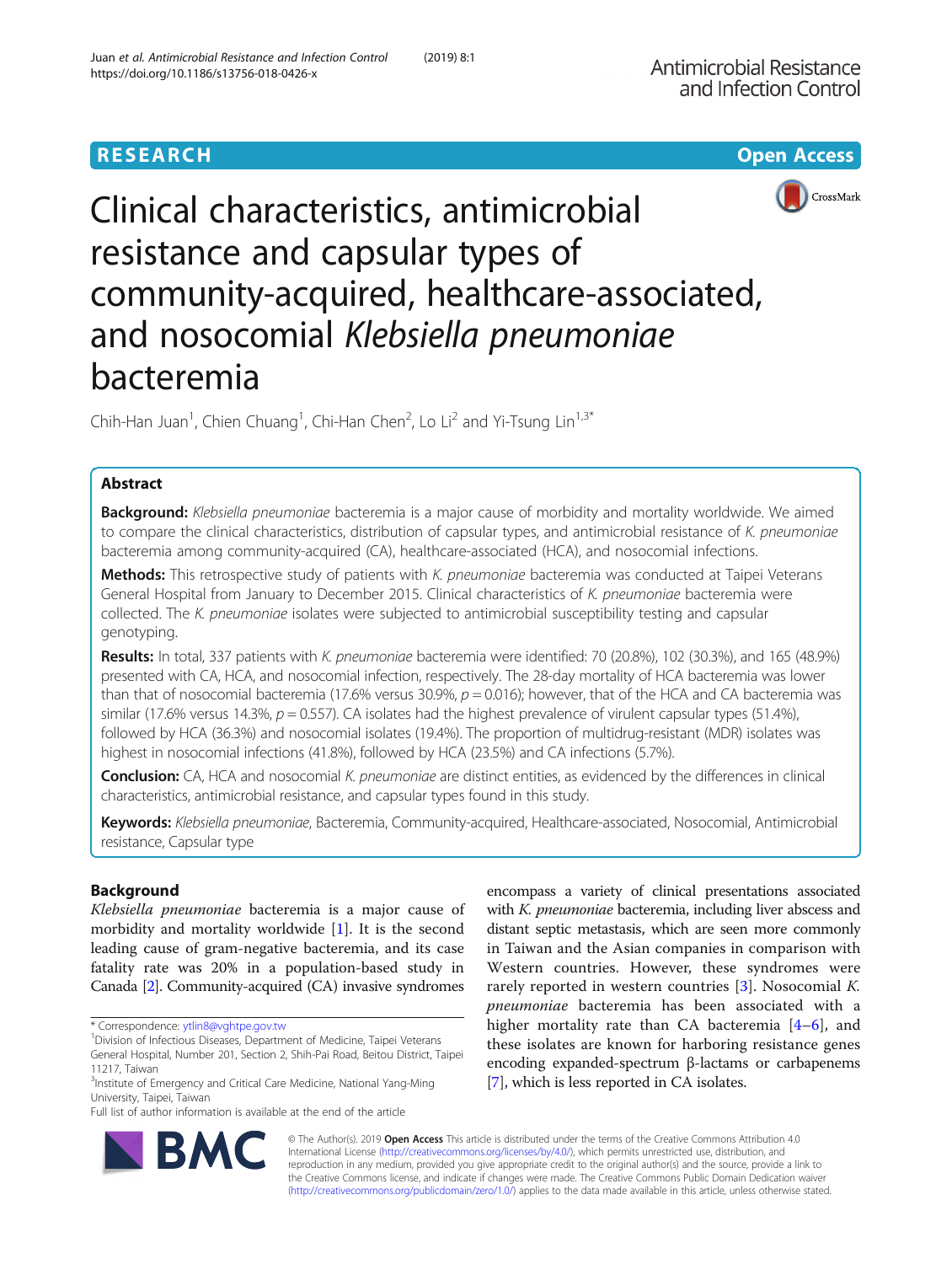The presence of polysaccharide capsule is one of the most important virulence factors associated with K. *pneumoniae* [\[8](#page-7-0)]. Capsular types K1 and K2 are the most frequently observed virulent types and are usually associated with community-onset pyogenic infections in Asian countries [\[9](#page-7-0)]. Other capsular types, such as K5, K20, K54, and K57, were recently identified in individuals with community-onset pyogenic K. pneumoniae infections in Asian countries  $[10]$  $[10]$ . The capsular type K1 isolates were more common in community-onset infection than in nosocomial infection, whereas non-typeable isolates were more common in nosocomial infection than in community-onset infection in a previous study conducted in Taiwan  $[4]$  $[4]$  $[4]$ .  $rmpA$ , a regulator of the mucoid phenotype, and a gene known as an extracapsular polysaccharide synthesis regulator, can positively control the mucoid phenotype of  $K$ . *pneumoniae*, and it is also considered as an important virulence factor [[11](#page-7-0)].

Community-onset bacteremia is classified into healthcare-associated (HCA) infections for patients who recently received healthcare services and underwent medical procedures, and CA infections for the remaining patients [[12](#page-7-0)] because HCA infections were more similar to nosocomial infections in terms of clinical features and antimicrobial resistance [[12\]](#page-7-0). The clinical characteristic and distribution of the capsular type of HCA  $K$ . pneumoniae bacteremia have been rarely reported in the literature  $[13-15]$  $[13-15]$  $[13-15]$ . Moreover, the capsular types of K. pneumoniae isolates among CA, HCA, and nosocomial bacteremia have never been compared.

Thus, this study aimed to compare the clinical characteristics, antimicrobial resistance, and distribution of the capsular types among CA, HCA, and nosocomial K. pneumoniae bacteremia. Moreover, the question of whether HCA bacteremia is a category distinct from CA and nosocomial bacteremia was also addressed.

# Methods

# Study design and population

This descriptive, retrospective study of consecutive patients with K. pneumoniae bacteremia was conducted at Taipei Veterans General Hospital, a 2900-bed tertiary-care teaching hospital in Taiwan, from January to December 2015. The study protocol was approved by the institutional review board of Taipei Veterans General Hospital.

The medical records of patients with positive blood culture for K. pneumoniae were reviewed, and their clinical information was obtained. CA K. pneumoniae bacteremia is defined as K. pneumoniae-positive isolates identified in patients upon admission or within 48 h of admission who did not fit the criteria for HCA bacteremia. HCA K. pneumoniae bacteremia is defined as K. pneumoniae-positive isolates identified in patients upon admission or within 48 h of admission meeting any of the following criteria [[12\]](#page-7-0): having received intravenous therapy at home or in an outpatient clinic within the last 30 days; having received renal dialysis in a hospital or clinic within the last 30 days; having been hospitalized for 2 or more days within the last 90 days; or having resided in a nursing home or long-term care facility. Nosocomial K. pneumoniae bacteremia is defined as K. pneumoniae-positive isolates identified in patients more than 48 h after admission. The first blood culture of patients with two or more positive blood cultures was included, for the duration of their hospital admission. Patients < 20 years of age and those with incomplete medical records were excluded.

# Data collection

We collected clinical information on the demographic characteristics of the patients, location at the time of culture, source of bacteremia, co-morbidities, immunosuppression, surgeries, invasive procedures or devices, surgical drainage, mechanical ventilation, antimicrobial therapy, severity of illness, outcome, and mortality. Appropriate empirical antimicrobial therapy is defined as the administration of at least one antimicrobial agent to which the causative pathogen is susceptible within 24 h of the onset of clinical sepsis at the approved route and dosage for the affected target organ(s). Appropriate definite antimicrobial therapy is defined as the administration of at least one antimicrobial agent to which the causative pathogen is susceptible after obtaining the result of the antimicrobial susceptibility test within 24 h at the approved route and dosage for the affected target organ(s). Prior antibiotic exposure is defined as at least 2 days of therapy within 30 days prior to acquiring bacteremia. We used the Pitt bacteremia score and the Acute Physiology and Chronic and Prevention Evaluation (APACHE) II score to determine the severity of illness within 24 h of the onset of bacteremia [\[16](#page-7-0), [17](#page-7-0)].

# Microbiological studies

All K. pneumoniae isolates were identified using matrix-assisted laser desorption-ionisation time-of-flight mass spectrometry (bioMérieux SA, Marcy l'Etoile, France). Antimicrobial susceptibility to this bacterium was determined using the VITEK2 system (bioMérieux, Marcy l'Etoile, France) and interpreted according to the guidelines of the Clinical and Laboratory Standards In-stitute 2017 [[18\]](#page-7-0). Multidrug-resistant (MDR) K. pneumoniae isolate is defined as non-susceptibility to at least one agent in three or more antimicrobial categories [\[19](#page-7-0)].

To detect the capsular genotypes of  $K$  *pneumoniae* isolates, we performed *cps* genotyping using the polymerase chain reaction of K-serotype-specific alleles at the wzy loci, including serotypes K1, K2, K5, K20, K54,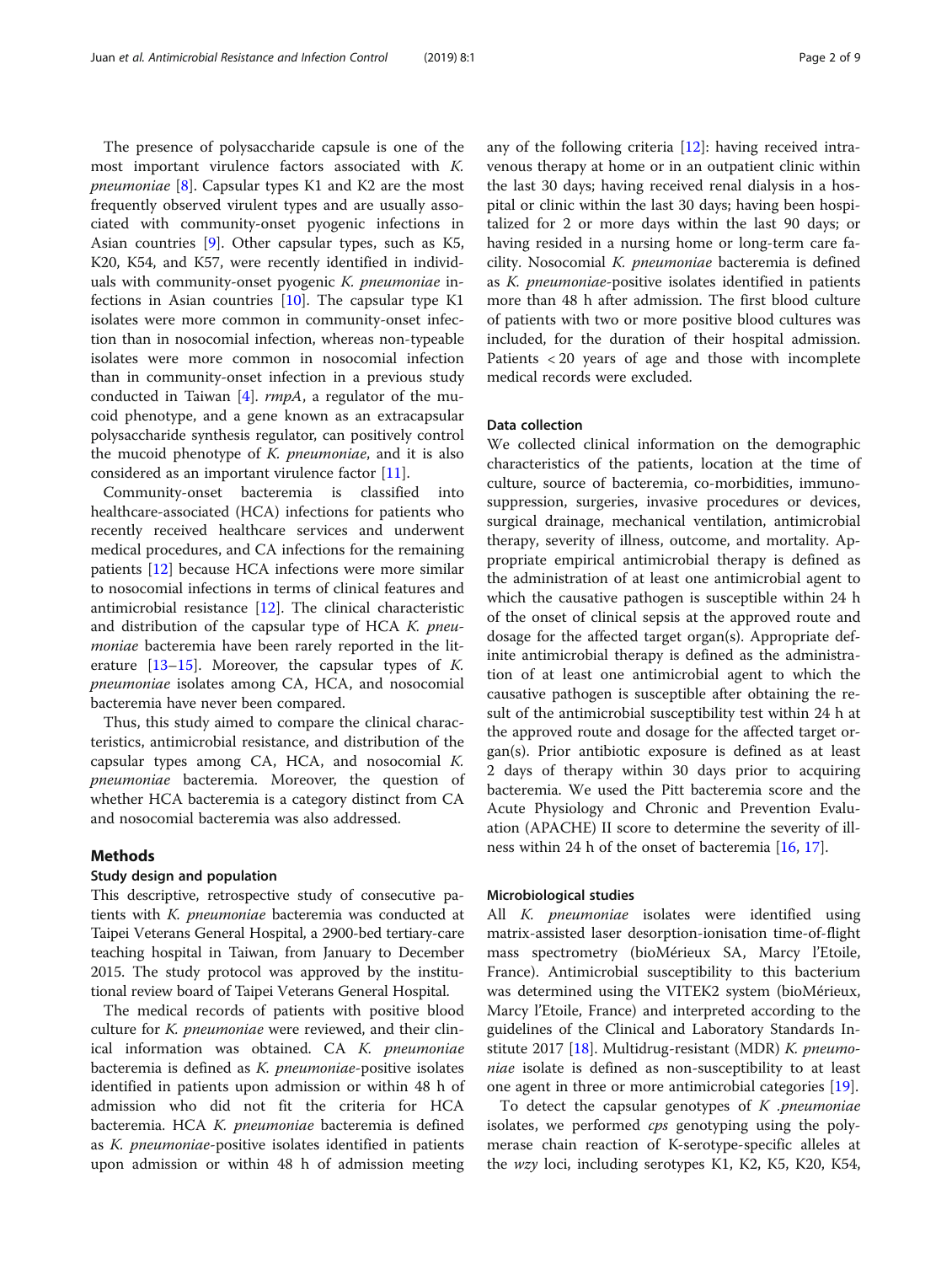and K57 [[10](#page-7-0)]. The detection of  $\mathit{rmpA}$  and  $\mathit{rmpA2}$  genes was performed as described previously [\[20\]](#page-7-0).

# Statistical analyses

Categorical variables were compared using the chi-square or Fisher's exact test. The analyses of continuous variables were conducted using the Student's t test and Mann– Whitney U test (Wilcoxon rank-sum test). A two-tailed  $p$ value < 0.05 was considered statistically significant. All statistical analyses were performed using the Statistical Package for the Social Sciences software, version 17.0 (SPSS Inc., Chicago, IL, the USA).

# Results

# Clinical characteristics of the patients with CA, HCA, and nosocomial K. pneumoniae bacteremia

In total, 339 consecutive patients with  $K$ . pneumoniae bacteremia were identified and 2 (0.6%) patients were excluded due to missing data of treatment. Of which, 70 (20.8%), 102 (30.3%), and 165 (48.9%) presented with CA, HCA, and nosocomial infections, respectively. The mean age of the patients was  $69.9 \pm 15.3$  years, and there was male predominance ( $n = 202, 59.9\%$ ). Among them, 67 (19.9%) had polymicrobial bacteremia. The crude 28-day mortality rate was 23.4%.

The clinical characteristics of the patients with CA, HCA, and nosocomial K. pneumoniae bacteremia are shown in Table [1.](#page-3-0) With regard to infection source, the prevalence of pneumonia (19.6% versus 5.7%,  $p = 0.013$ ) and primary bacteremia (20.6% versus 7.1%,  $p = 0.016$ ) was significantly higher in the HCA group than in the CA group, and that of urinary tract infection was also significantly higher in the HCA group than in the nosocomial group (17.6% versus 9.1%,  $p = 0.039$ ). The prevalence of intraabdominal infection was higher in the CA group than in the nosocomial group (37.1% versus 21.8%,  $p = 0.015$ ). The prevalence of liver abscess as a primary site of infection was similar between the HCA and nosocomial groups  $(4.9\% \text{ versus } 1.2\%, p = 0.110)$ , but it was lower in the HCA group than in the CA group (4.9% versus 20.0%,  $p = 0.002$ ).

With regard to co-morbidities, malignancy and immunosuppression were both observed more frequently in the HCA group and nosocomial group as opposed to the CA group (48.0% versus 17.1%,  $p < 0.001$ ; 40.2% versus 7.1%,  $p < 0.001$ , respectively). The prevalence of diabetes was higher among patients with HCA bacteremia than those with nosocomial bacteremia (40.2% versus 27.9%,  $p = 0.037$ ). The proportion of performing invasive procedures and using medical devices was similar between the HCA and CA bacteremia groups (29.4% versus 20.0%,  $p = 0.165$ ). However, a higher proportion was observed in the nosocomial bacteremia group than in

the HCA bacteremia group (59.4% versus 29.4%,  $p <$ 0.001).

Prior antibiotic exposure was less common in the HCA group than the nosocomial group (29.4% versus 66.1%,  $p < 0.001$ ). The low prevalence of prior antibiotic exposure was notably in the CA group (0.0%). Patients with HCA bacteremia had a higher disease severity than those with CA bacteremia, as indicated by the median APACHE II score (17.0 versus 11.0,  $p < 0.001$ ), but a lower severity than those with nosocomial bacteremia (17.0 versus 19.0,  $p = 0.016$ ) (Table [1\)](#page-3-0).

# Clinical outcomes of patients with CA, HCA, and nosocomial K. pneumoniae bacteremia

The proportion of appropriate empirical antimicrobials in the HCA group was lower than that in the CA group (89.2% versus 97.1%,  $p = 0.077$ ), but higher than that in the nosocomial group (89.2% versus 80.6%,  $p = 0.063$ ) with borderline statistical significance (Table [2](#page-4-0)).

The prevalence of respiratory failure requiring mechanical ventilation was higher in the HCA group than in the nosocomial group (13.7% versus 5.5%,  $p = 0.019$ ). The 28-day mortality of the HCA group was significantly lower than that of the nosocomial group (17.6% versus 30.9%,  $p = 0.016$ ), whereas that of the HCA and CA groups was similar (17.6% versus 14.3%,  $p = 0.557$ ). The in-hospital mortality of the three groups had a similar trend.

# Microbiological characteristics of the clinical isolates of CA, HCA, and nosocomial K. pneumoniae bacteremia

Table [3](#page-5-0) depicts the antimicrobial resistance of K. pneumoniae isolates among the three groups. *K. pneumoniae* isolates from HCA bacteremia had a higher proportion of wild-type antibiotic susceptibility (isolates that are susceptible to several classes of antibiotics but ampicillin) than those from nosocomial bacteremia (65.7% versus 47.3%,  $p = 0.003$ ). However, the proportion of wild-type antibiotic susceptibility was lower in the HCA isolates than CA isolates (65.7% versus 85.7%,  $p = 0.003$ ). The proportion of MDR isolates from nosocomial infection was the highest (41.8%), followed by isolates from HCA infection (23.5%) and CA infection (5.7%) (Table [3\)](#page-5-0). Similar trend among the three categories could be identified in isolates resistant to ceftriaxone, ciprofloxacin, levofloxacin, and ertapenem.

The distribution of capsular types and the presence of rmpA/rmpA2 genes among all K. pneumoniae isolates are shown in Table [4](#page-5-0). Of the 337 isolates of K. pneumoniae bacteremia, 105 (31.2%) belonged to the six virulent capsular types (K1, K2, K5, K20, K54, and K57), which was more common in the HCA isolates than in nosocomial isolates (36.3% versus 19.4%,  $p = 0.002$ ) but less common in the HCA than in CA isolates (36.3% versus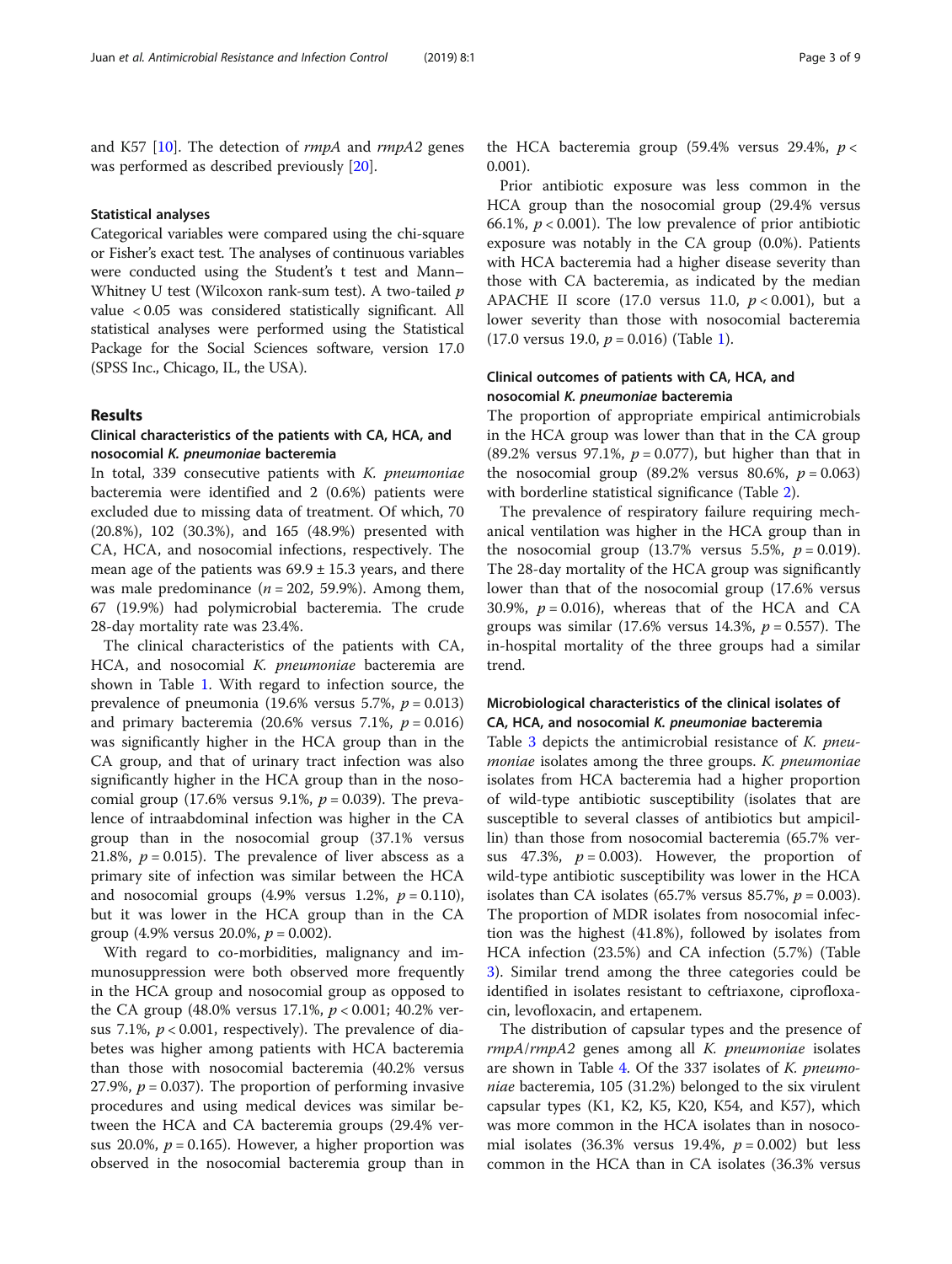<span id="page-3-0"></span>

| Table 1 Clinical characteristics of patients with community-acquired (CA), healthcare-associated (HCA), and nosocomial K. |  |  |
|---------------------------------------------------------------------------------------------------------------------------|--|--|
| <i>pneumoniae</i> bacteremia                                                                                              |  |  |

| Variable                                                        | $CA (n = 70)$     | $HCA (n = 102)$   | Nosocomial        | $p$ value  |                    |                   |  |
|-----------------------------------------------------------------|-------------------|-------------------|-------------------|------------|--------------------|-------------------|--|
|                                                                 |                   |                   | $(n = 165)$       | CA vs. HCA | HCA vs. Nosocomial | CA vs. Nosocomial |  |
| Demographics                                                    |                   |                   |                   |            |                    |                   |  |
| Age, (Mean $\pm$ SD), years                                     | $71.43 \pm 13.64$ | $72.37 \pm 14.39$ | $67.71 \pm 16.32$ | 0.696      | 0.031              | 0.122             |  |
| Gender, male                                                    | 37 (52.9)         | 70 (68.6)         | 95 (57.6)         | 0.036      | 0.071              | 0.505             |  |
| Days of hospitalization prior to<br>culture, median (IQR), days | $0.0(0.0-0.0)$    | $0.0(0.0-0.0)$    | $14.0(6.0-25.0)$  | N/A        | < 0.001            | < 0.001           |  |
| Polymicrobial infection                                         | 12(17.1)          | 16 (15.7)         | 40 (24.2)         | 0.799      | 0.095              | 0.231             |  |
| Primary site of infection                                       |                   |                   |                   |            |                    |                   |  |
| Pneumonia                                                       | 4(5.7)            | 20 (19.6)         | 36 (21.8)         | 0.013      | 0.666              | 0.002             |  |
| Urinary tract                                                   | 14(20.0)          | 18 (17.6)         | 15(9.1)           | 0.697      | 0.039              | 0.020             |  |
| Intra-abdomen <sup>a</sup>                                      | 26 (37.1)         | 32 (31.4)         | 36 (21.8)         | 0.432      | 0.082              | 0.015             |  |
| Liver abscess                                                   | 14 (20.0)         | 5(4.9)            | 2(1.2)            | 0.002      | 0.110              | < 0.001           |  |
| Skin and soft tissue                                            | 2(2.9)            | 1(1.0)            | 4(2.4)            | 0.567      | 0.652              | 1.000             |  |
| Intravenous catheter                                            | 0(0.0)            | 1(1.0)            | 8(4.8)            | 1.000      | 0.160              | 0.109             |  |
| Primary bacteremia                                              | 5(7.1)            | 21(20.6)          | 60 (36.4)         | 0.016      | 0.006              | < 0.001           |  |
| Disseminated infection                                          | 4(5.7)            | 4(3.9)            | 2(1.2)            | 0.717      | 0.206              | 0.066             |  |
| Underlying disease                                              |                   |                   |                   |            |                    |                   |  |
| Malignancy                                                      | 12(17.1)          | 49 (48.0)         | 95 (57.6)         | < 0.001    | 0.129              | < 0.001           |  |
| Diabetes mellitus                                               | 27 (38.6)         | 41 (40.2)         | 46 (27.9)         | 0.830      | 0.037              | 0.105             |  |
| Chronic kidney disease                                          | 28 (40.0)         | 35 (34.3)         | 57 (34.5)         | 0.447      | 0.969              | 0.426             |  |
| Hemodialysis                                                    | 0(0.0)            | 5(4.9)            | 15(9.1)           | 0.081      | 0.206              | 0.007             |  |
| Congestive heart failure                                        | 4(5.7)            | 13 (12.7)         | 14(8.5)           | 0.193      | 0.262              | 0.597             |  |
| Liver cirrhosis                                                 | 6(8.6)            | 10 (9.8)          | 14(8.5)           | 0.785      | 0.714              | 0.983             |  |
| Cerebral vascular disease                                       | 7(10.0)           | 15 (14.7)         | 28 (17.0)         | 0.364      | 0.625              | 0.170             |  |
| Chronic obstructive lung disease                                | 2(2.9)            | 7(6.9)            | 6(3.6)            | 0.313      | 0.234              | 1.000             |  |
| Collagen vascular disease                                       | 2(2.9)            | 3(2.9)            | 6(3.6)            | 1.000      | 1.000              | 1.000             |  |
| Transplantation                                                 | 1(1.4)            | 4(3.9)            | 5(3.0)            | 0.649      | 0.735              | 0.672             |  |
| Immunosuppressionb                                              | 5(7.1)            | 41 (40.2)         | 69 (41.8)         | < 0.001    | 0.794              | < 0.001           |  |
| Invasive procedures and devices<br>at onset of bacteremia       | 14(20.0)          | 30 (29.4)         | 98 (59.4)         | 0.165      | < 0.001            | < 0.001           |  |
| Central venous catheter                                         | 1(1.4)            | 3(2.9)            | 45 (27.3)         | 0.647      | < 0.001            | < 0.001           |  |
| Nasogastric/Nasojejunal tube                                    | 9(12.9)           | 21 (20.6)         | 72 (43.6)         | 0.189      | < 0.001            | < 0.001           |  |
| Urinary catheter                                                | 8(11.4)           | 16 (15.7)         | 53 (32.1)         | 0.429      | 0.003              | 0.001             |  |
| Endotracheal tube <sup>c</sup>                                  | 1(1.4)            | 2(2.0)            | 24 (14.5)         | 1.000      | < 0.001            | 0.002             |  |
| Tracheostomy                                                    | 1(1.4)            | 0(0.0)            | 18 (10.9)         | 0.407      | < 0.001            | 0.016             |  |
| Surgical drainage                                               | 0(0.0)            | 0(0.0)            | 16(9.7)           | N/A        | < 0.001            | 0.004             |  |
| Surgery within 2 weeks                                          | 0(0.0)            | 5(4.9)            | 32 (19.4)         | 0.081      | 0.001              | < 0.001           |  |
| Prior antibiotic exposure                                       |                   |                   |                   |            |                    |                   |  |
| Any antibiotic                                                  | 0(0.0)            | 30 (29.4)         | 109 (66.1)        | < 0.001    | < 0.001            | < 0.001           |  |
| 1st or 2nd generation cephalosporin <sup>d</sup>                | 0(0.0)            | 16 (15.7)         | 46 (27.9)         | < 0.001    | 0.022              | < 0.001           |  |
| 3rd or 4th generation cephalosporine                            | 0(0.0)            | 4(3.9)            | 25(15.2)          | 0.147      | 0.004              | < 0.001           |  |
| β-lactam and β-lactamase inhibitor <sup>f</sup>                 | 0(0.0)            | 11(10.8)          | 55 (33.3)         | 0.003      | < 0.001            | < 0.001           |  |
| Carbapenem <sup>9</sup>                                         | 0(0.0)            | 5(4.9)            | 31 (18.8)         | 0.081      | 0.001              | < 0.001           |  |
| Fluoroquinoloneh                                                | 0(0.0)            | 4(3.9)            | 23 (13.9)         | 0.147      | 0.011              | < 0.001           |  |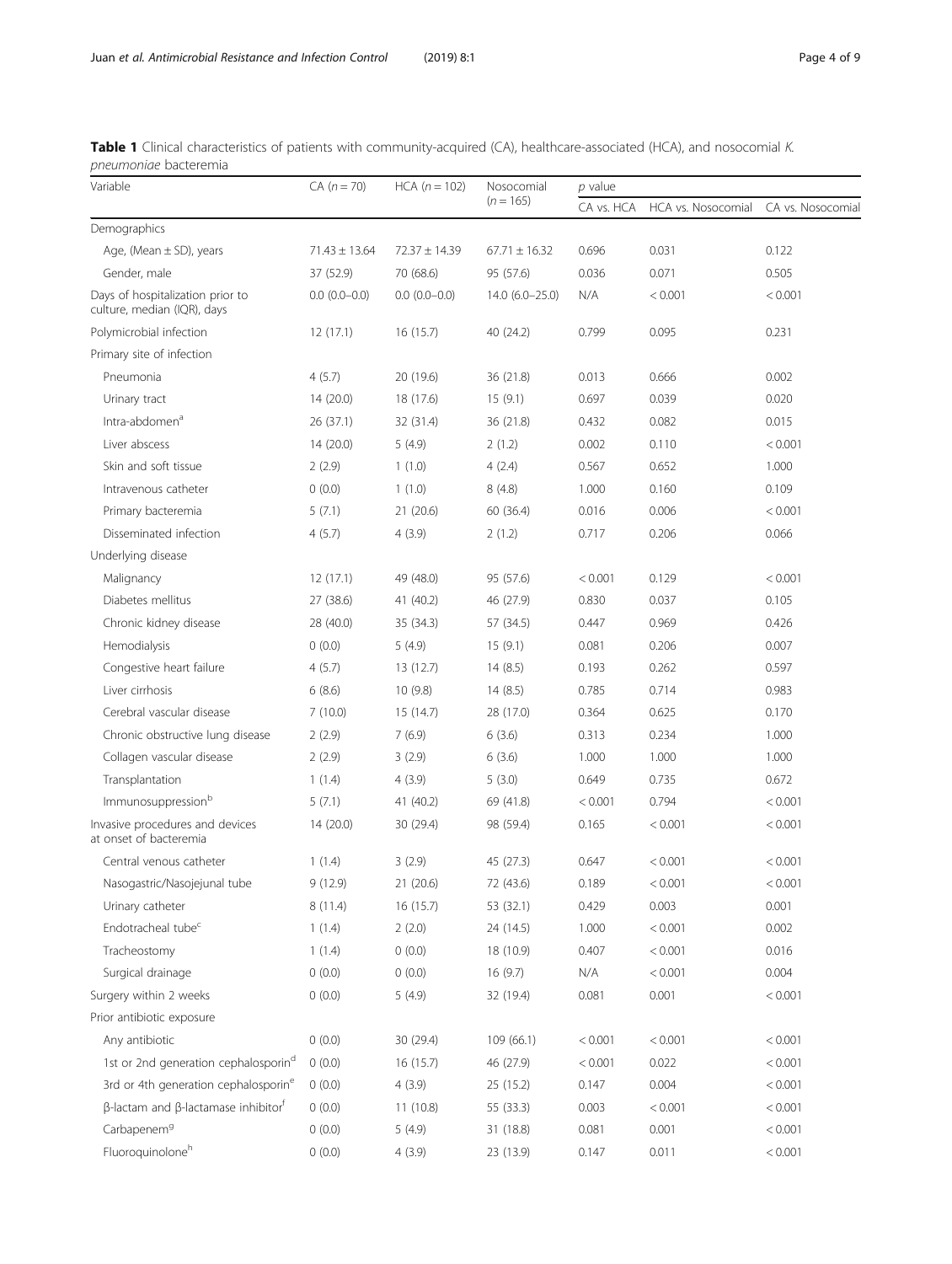| Variable                            | $CA (n = 70)$    | $HCA (n = 102)$  | Nosocomial<br>$(n = 165)$ | p value    |                    |                   |  |
|-------------------------------------|------------------|------------------|---------------------------|------------|--------------------|-------------------|--|
|                                     |                  |                  |                           | CA vs. HCA | HCA vs. Nosocomial | CA vs. Nosocomial |  |
| Aminoglycoside                      | 0(0.0)           | 1(1.0)           | 9(5.5)                    | 1.000      | 0.095              | 0.061             |  |
| Tigecycline                         | 0(0.0)           | 1(1.0)           | 12(7.3)                   | 1.000      | 0.020              | 0.020             |  |
| Glycopeptide                        | 0(0.0)           | 1(1.0)           | 20(12.1)                  | 1.000      | 0.001              | 0.001             |  |
| Metronidazole                       | 0(0.0)           | 2(2.0)           | 11(6.7)                   | 0.514      | 0.140              | 0.037             |  |
| Pitt bacteremia score, median (IQR) | $1.0(0.0-2.0)$   | $1.0(0.0 - 3.0)$ | $2.0(0.0-4.0)$            | 0.517      | 0.054              | 0.012             |  |
| APACHE II score, median (IQR)       | $11.0(9.0-16.0)$ | 17.0 (11.0-22.0) | 19.0 (14.0-24.0)          | < 0.001    | 0.016              | < 0.001           |  |

<span id="page-4-0"></span>Table 1 Clinical characteristics of patients with community-acquired (CA), healthcare-associated (HCA), and nosocomial K. pneumoniae bacteremia (Continued)

Data are presented as number (%) of patients, unless stated otherwise

SD standard deviation, IQR interquartile range, APACHE Acute Physiology And Chronic Health Evaluation, N/A not applicable

<sup>a</sup>Intra-abdominal infection was defined as infections of single organs of abdomen with or without extension into the peritoneal space with exclusion of liver abscess

<sup>b</sup>Immunosuppression was defined as meeting one of the following criteria: neutropenia, use of corticosteroids, or receiving chemotherapy

Endotracheal tube was defined as patient being intubated at the onset of bacteremia

d<br>Including cefazolin and cefuroxime

<sup>e</sup>Including cefoperazone, ceftriaxone, cefotaxime, cefepime, and cefpirome

f Including amoxicillin/clavulanate, ampicillin/sulbactam, piperacillin/tazobactam, and ticarcillin/clavulanate

<sup>g</sup>Including ertapenem, imipenem, meropenem, and doripenem

hIncluding ciprofloxacin, levofloxacin, and moxifloxacin

i Including amikacin, gentamicin and isepamicin

*i* Including vancomycin and teicoplanin

51.4%,  $p = 0.048$ ). The distribution of capsular type K1/ K2 among the three groups had a similar trend. The rate of rmpA and rmpA2 genes was higher in the HCA isolates than in the nosocomial isolates (38.2% versus 21.8%,  $p = 0.004$ , 36.3% versus 21.2%,  $p = 0.007$ , respectively), but lower in the CA isolates (38.2% versus 60.0%,  $p = 0.005$ , 36.3% versus 58.6%,  $p = 0.004$ , respectively). Moreover, several MDR isolates  $(n = 12, 3.5\%)$  also belonged to the virulent capsular types and they were similarly distributed among the three categories  $[n = 2]$ (2.9%) in the CA bacteremia group,  $n = 3$  (2.9%) in the HCA bacteremia group, and  $n = 7$  (4.2%) in the nosocomial bacteremia group].

# Discussion

The mortality of HCA K. pneumoniae bacteremia was comparable to that of CA bacteremia but significantly lower than that of nosocomial bacteremia. The rate of MDR phenotype, virulent capsular types and rmpA/rmpA2 genes in the isolates from HCA bacteremia was between those from CA and nosocomial bacteremia. The rate of isolates with virulent

Table 2 Clinical outcomes of patients with community-acquired (CA), healthcare-associated (HCA), and nosocomial K. pneumoniae bacteremia

| Variable                                                     | $CA (n = 70)$   | $HCA (n = 102)$  | Nosocomial         | $p$ value  |                    |                   |  |  |
|--------------------------------------------------------------|-----------------|------------------|--------------------|------------|--------------------|-------------------|--|--|
|                                                              |                 |                  | $(n = 165)$        | CA vs. HCA | HCA vs. Nosocomial | CA vs. Nosocomial |  |  |
| Appropriate empirical<br>antimicrobial therapy               | 68 (97.1)       | 91 (89.2)        | 133 (80.6)         | 0.077      | 0.063              | < 0.001           |  |  |
| Appropriate definite<br>antimicrobial therapy                | 65 (92.9)       | 93 (91.2)        | 138 (83.6)         | 0.692      | 0.080              | 0.059             |  |  |
| Length of stay after<br>bacteremia, median<br>$(IQR)$ , days | 14.0 (8.0-23.8) | $16.0(9.8-28.0)$ | $17.0(7.0 - 30.5)$ | 0.191      | 0.685              | 0.406             |  |  |
| Septic shock when<br>bacteremia                              | 15(21.4)        | 35(34.3)         | 58 (35.2)          | 0.068      | 0.889              | 0.038             |  |  |
| Respiratory failure requiring<br>mechanical ventilation      | 6(8.6)          | 14 (13.7)        | 9(5.5)             | 0.300      | 0.019              | 0.371             |  |  |
| Mortality                                                    |                 |                  |                    |            |                    |                   |  |  |
| In-hospital mortality                                        | 12(17.1)        | 25(24.5)         | 67(40.6)           | 0.248      | 0.007              | < 0.001           |  |  |
| Crude 28-day mortality                                       | 10(14.3)        | 18 (17.6)        | 51 (30.9)          | 0.557      | 0.016              | 0.008             |  |  |

IQR interquartile range, ICU intensive care unit

Data are presented as number (%) of patients, unless stated otherwise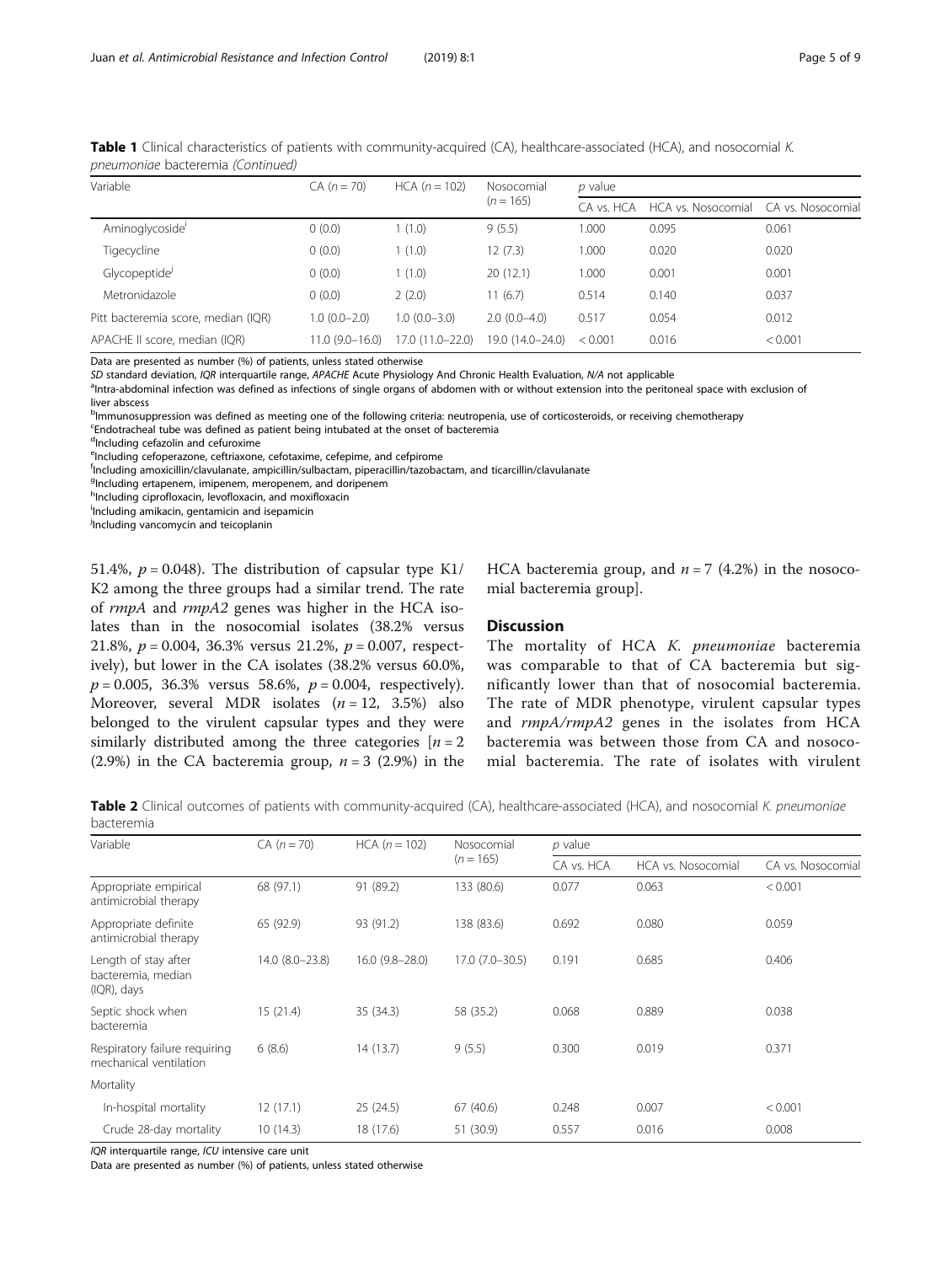| Variable                                         | $CA (n = 70)$ | $HCA (n = 102)$ | Nosocomial  | $p$ value  |                    |                   |  |
|--------------------------------------------------|---------------|-----------------|-------------|------------|--------------------|-------------------|--|
|                                                  |               |                 | $(n = 165)$ | CA vs. HCA | HCA vs. Nosocomial | CA vs. Nosocomial |  |
| Amikacin                                         | 0(0.0)        | 1(1.0)          | 7(4.2)      | 1.000      | 0.160              | 0.107             |  |
| Gentamicin                                       | 1(1.4)        | 15(14.7)        | 35 (21.2)   | 0.003      | 0.185              | < 0.001           |  |
| Cefuroxime                                       | 2(2.9)        | 23 (22.5)       | 67(40.6)    | < 0.001    | 0.002              | < 0.001           |  |
| Ceftriaxone                                      | 1(1.4)        | 12(11.8)        | 52 (31.5)   | 0.016      | < 0.001            | < 0.001           |  |
| Cefepime                                         | 0(0.0)        | 6(5.9)          | 24 (14.5)   | 0.082      | 0.029              | < 0.001           |  |
| Ciprofloxacin                                    | 1(1.4)        | 11(10.8)        | 49 (29.7)   | 0.029      | < 0.001            | < 0.001           |  |
| Levofloxacin                                     | 1(1.4)        | 11(10.8)        | 48 (29.1)   | 0.029      | < 0.001            | < 0.001           |  |
| Ertapenem                                        | 0(0.0)        | 7(6.9)          | 27(16.4)    | 0.042      | 0.024              | < 0.001           |  |
| Imipenem                                         | 0(0.0)        | 1(1.0)          | 14(8.5)     | 1.000      | 0.011              | 0.012             |  |
| Tigecycline                                      | 2(2.9)        | 3(2.9)          | 5(3.0)      | 1.000      | 1.000              | 1.000             |  |
| Trimethoprim-sulfamethoxazole                    | 5(7.1)        | 25 (24.5)       | 61(37.0)    | 0.003      | 0.034              | < 0.001           |  |
| Wild-type antibiotic susceptibility <sup>a</sup> | 60 (85.7)     | 67(65.7)        | 78 (47.3)   | 0.003      | 0.003              | < 0.001           |  |
| Multidrug resistance <sup>b</sup>                | 4(5.7)        | 24 (23.5)       | 69 (41.8)   | 0.002      | 0.002              | < 0.001           |  |

<span id="page-5-0"></span>Table 3 Antimicrobial resistance rates of clinical isolates of community-acquired (CA), healthcare-associated (HCA), and nosocomial K. pneumoniae bacteremia

Data are presented as number (%) of isolates resistant to the antibiotic indicated, unless stated otherwise

<sup>a</sup>Wild-type antibiotic susceptibility was defined in the isolates as susceptibility to all antibiotics except for ampicillin

bMultidrug resistance was defined in the isolates as nonsusceptibility to at least one agent in three or more antimicrobial categories

capsular types in HCA infection was comparable to that in CA infection. However, the rate of MDR phenotype in HCA infection was higher than that in CA infection. Our findings support that HCA bacteremia is a category distinct from CA and nosocomial bacteremia in terms of the clinical and microbiological features, which was addressed in the previous study [[12](#page-7-0)].

The clinical characteristics of CA, HCA, and nosocomial K. pneumoniae bacteremia have rarely been compared [[2\]](#page-7-0). Meatherall et al. have found that among the 640 cases of K. pneumoniae bacteremia in Canada, 43, 30, and 27% were HCA, CA, and nosocomial infections,

respectively [[2\]](#page-7-0). Meatherall et al. only compared the primary source of infection among the three groups. The comparison of antimicrobial resistance and capsular types among the three groups were lacking. In the current study, we used similar definition to define HCA bacteremia, and 30.3% were classified as HCA infection. With regard to the foci of infection, the rates of liver abscess were 2.3% among all patients with bacteremia in Canada [\[2](#page-7-0)], and 6.2% among all patients with bacteremia in our study. Moreover, it was higher in the CA group (20.0%) than in the other two groups (4.9% in the HCA group, 1.2% in the nosocomial group). K. pneumoniae isolates with virulent capsular types responsible for liver

Table 4 Comparison of microbiological characteristic among clinical isolates of community-acquired (CA), healthcare-associated (HCA), and nosocomial K. pneumoniae bacteremia

| Microbiological characteristics of isolates                                                                 | $CA (n = 70)$ | $HCA (n = 102)$ | Nosocomial<br>$(n = 165)$ | $p$ value  |                    |                  |
|-------------------------------------------------------------------------------------------------------------|---------------|-----------------|---------------------------|------------|--------------------|------------------|
|                                                                                                             |               |                 |                           | CA vs. HCA | HCA vs. Nosocomial | CA vs. Nosocomia |
| Capsular type K1                                                                                            | 12(17.1)      | 10(9.8)         | 8(4.8)                    | 0.157      | 0.117              | 0.002            |
| Capsular type K2                                                                                            | 13 (18.6)     | 12(11.8)        | 9(5.5)                    | 0.213      | 0.063              | 0.002            |
| Capsular type K1 and K2                                                                                     | 25(35.7)      | 22(21.6)        | 17(10.3)                  | 0.041      | 0.011              | < 0.001          |
| Capsular type K1, K2, K5, K20, K54, and K57                                                                 | 36(51.4)      | 37 (36.3)       | 32 (19.4)                 | 0.048      | 0.002              | < 0.001          |
| Isolates with both antimicrobial resistance <sup>a</sup><br>and capsular type K1, K2, K5, K20, K54, and K57 | 2(2.9)        | 6(5.9)          | 9(5.5)                    | 0.475      | 0.883              | 0.513            |
| Isolated with both multidrug resistance <sup>b</sup><br>and capsular type K1, K2, K5, K20, K54, and K57     | 2(2.9)        | 3(2.9)          | 7(4.2)                    | 1.000      | 0.746              | 1.000            |
| Presence of plasmid rmpA                                                                                    | 42(60.0)      | 39 (38.2)       | 36 (21.8)                 | 0.005      | 0.004              | < 0.001          |
| Presence of plasmid rmpA2                                                                                   | 41 (58.6)     | 37 (36.3)       | 35(21.2)                  | 0.004      | 0.007              | < 0.001          |

<sup>a</sup> Antimicrobial resistance is defined as non-susceptibility to at least one antimicrobial agent in addition to ampicillin

b<br>Multidrug resistance is defined as non-susceptibility to at least one agent in three or more antimicrobial categories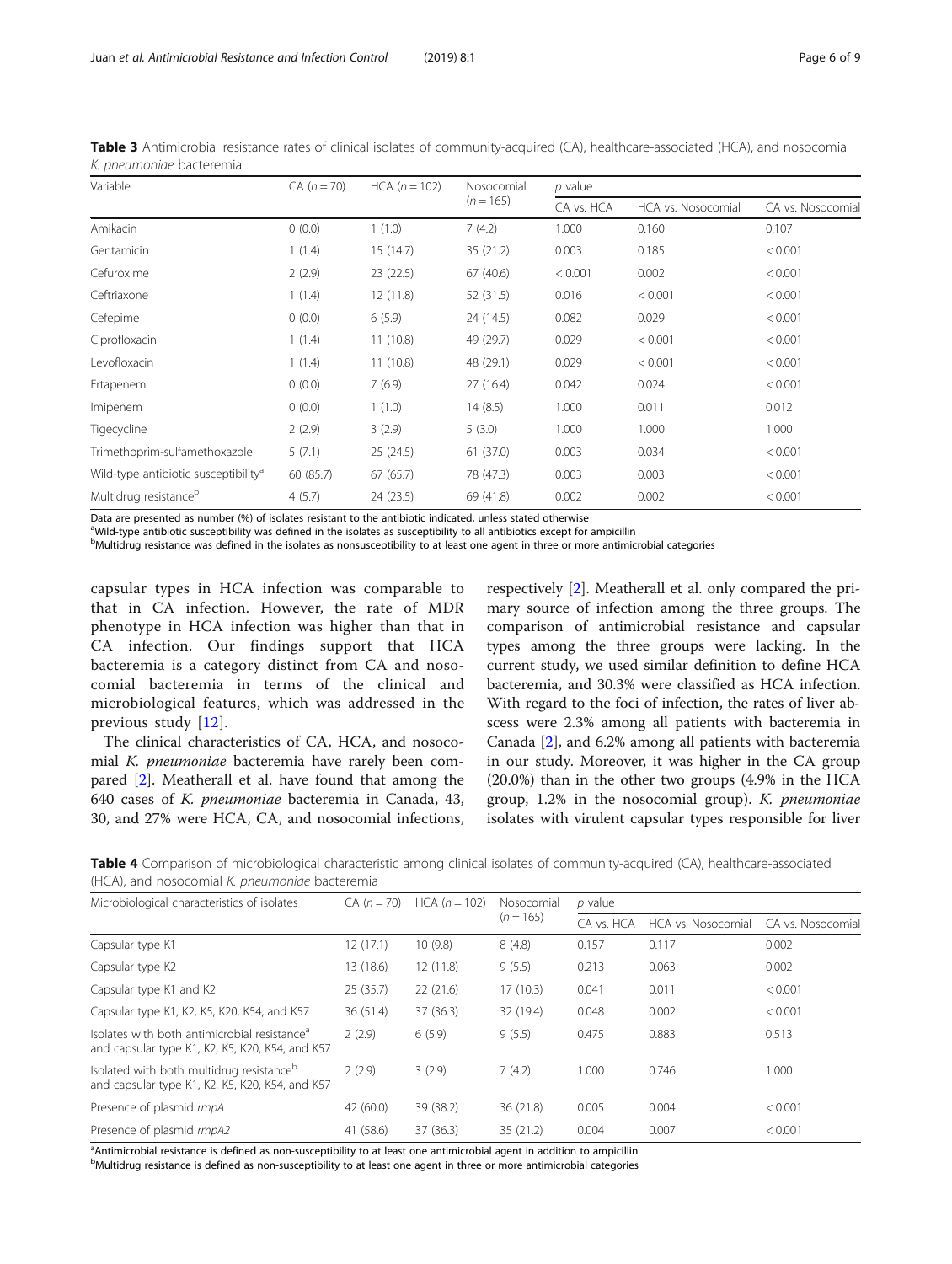abscess was more common in East Asia than western countries. Our results underscored the endemic nature of K. pneumoniae liver abscess in Taiwan [\[9](#page-7-0), [21](#page-7-0), [22](#page-8-0)].

Our previous study conducted from 2007 to 2010 showed that patients with HCA K. pneumoniae bacteremia had a higher infection-related mortality than CA K. pneumoniae bacteremia (31.7% versus 13.5%,  $p <$ 0.001) [\[13\]](#page-7-0). In a study conducted in Korea from 2003 to 2008, the 30-day mortality rate of HCA K. pneumoniae bacteremia was higher than that of CA K. pneumoniae bacteremia (22.4% versus 11.3%,  $p = 0.001$ ) [\[14](#page-7-0)]. However, HCA bacteremia was not associated with a significantly higher 28-day mortality than CA bacteremia in the current study (17.6% versus 14.3%,  $p = 0.557$ ). HCA bacteremia is rising in prominence and physicians are becoming more familiar with this category, which may contribute to a lower threshold for investigation and detection bias resulting in improved prognosis. Furthermore, the mortality of patients with HCA bacteremia was significantly lower than those with nosocomial bacteremia. In the literature, nosocomial K. pneumoniae bacteremia is usually associated with a higher mortality than community-onset  $K$ . *pneumoniae* bacteremia [\[4](#page-7-0)]. Our study re-emphasized the severity and grave prognosis of nosocomial K. pneumoniae bacteremia.

In the present study, nosocomial isolates are still notorious for the highest rate of resistance (52.7%). The proportion of CA isolates that did not display wild-type susceptibility (14.2%) was similar to that (14.9%) in our previous study conducted from 2007 to 2010 [\[13\]](#page-7-0). However, HCA isolates also had a higher rate of antimicrobial resistance that is indicated by non-wild-type susceptibility (34.3%) than HCA isolates (20.7%) in our previous study [[13](#page-7-0)]. It might be caused by the increased exposure to antimicrobials in the hospital environments that would promote the selection pressure for antimicrobial resistance. It may also suggest that more drug-resistant K. pneumoniae have spread to the community or the wild-type strains have evolved and became resistant. The characterization of HCA bacteremia isolates might be helpful in choosing an empirical antimicrobial therapy, as supported by the original intention. Moreover, the surveillance of the resistance pattern of HCA isolates can help in monitoring the development of drug-resistant K. pneumoniae in the community.

Tsay et al. have previously compared the serotypes of community-onset and nosocomial K. pneumoniae bacteremia strains  $[4]$  $[4]$ . The serotype K1 strain was more frequently observed in community-onset infections than in nosocomial infections (29.7% versus 14.0%,  $p = 0.02$ ), and the non-typeable strains were more prevalent in nosocomial infections than in community-onset infections (75.0% versus 55.3%,  $p = 0.01$ ) [\[4](#page-7-0)]. Cubero et al. have recently investigated the molecular epidemiology of

CA, HCA, and nosocomial K. pneumoniae bacteremia via multi-locus sequence typing and pulsed-field gel electrophoresis in Spain [\[23](#page-8-0)]. However, data on the capsular types were lacking. This study first showed that CA K. pneumoniae isolates had the highest rate of virulent capsular types (K1, K2, K5, K20, K54, and K57), followed by the HCA isolates, whereas the nosocomial isolates had the lowest rate of virulent capsular types among the three categories. The distribution of K. pneumoniae isolates with rmpA/rmpA2 genes among CA, HCA, and nosocomial bacteremia was similar to that of the virulent capsular types. Classic K. pneumoniae and hypervirulent *K. pneumoniae* strains were proposed as the two different pathotypes of K. pneumoniae recently [[24\]](#page-8-0). Hypervirulent *K. pneumoniae* were primarily responsible for community-onset pyogenic infections in Taiwan, and classic K. pneumoniae with antimicrobial resistance usually involved in nosocomial infections. The presence of rmpA/rmpA2 genes and virulent capsular types were usually associated with hypervirulent strains. The current findings support the unique microbiological features between nosocomial versus CA strains. Notably, approximately 19.4% of the nosocomial strains belonged to these virulent capsular types. This is of concern that these virulent strains are spreading and no longer restricted in the community. The virulent strains in hospitals must be monitored to prevent fatal outcomes among susceptible patients. The occurrence of virulent strains in HCA bacteremia might indicate the transmission between community and hospital. The active molecular screening of capsular genotypes and rmpA in K. pneumoniae isolates in hospitals might be an effective strategy in controlling and preventing the spread of infection.

The present study had several limitations. First, incomplete medical records excluded a certain proportion of the total population that should have been included. However, only 2 patients were excluded accounting for very low proportion (0.6%) of the total population. Second, the absence of evidence pertaining to prior antibiotic exposure does not equate to evidence of absence, especially in the CA and HCA K. pneumoniae bacteremia patients. Third, the difference of mortality rates among the three categories might be related to confounding variables that differed significantly and multivariate analysis was not performed to investigate mortality rates further. Fourth, we did not perform multilocus sequence typing of K. pneumoniae isolates to delineate the clonal distribution and genetic diversity among CA, HCA, and nosocomial bacteremia. Finally, our study was conducted in a single tertiary-care teaching hospital where the patient populations, clinical practice, and treatment outcome may differ from those in other non-tertiary-care hospitals. Thus, the results may not be generalizable.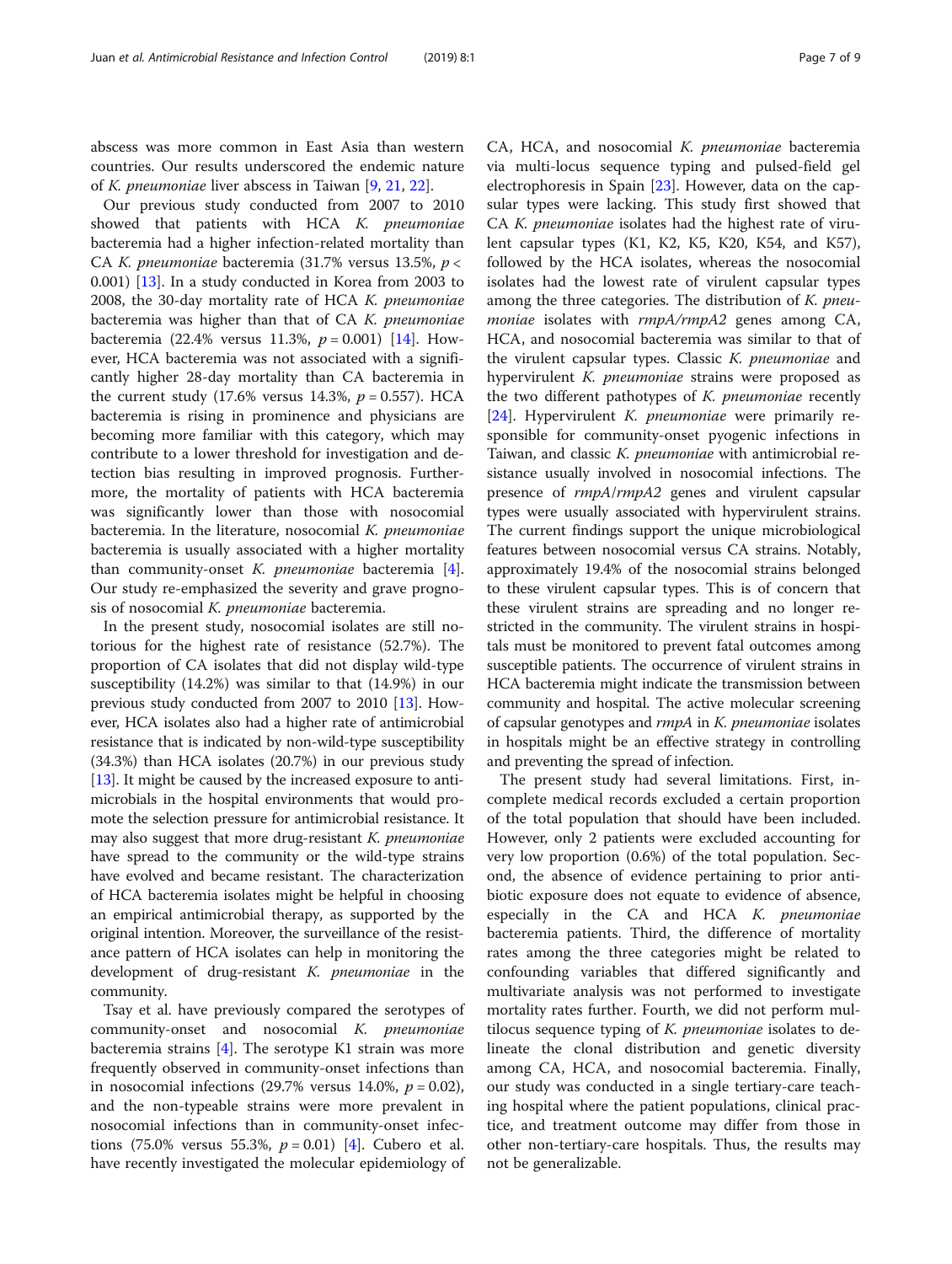# <span id="page-7-0"></span>Conclusions

HCA K. pneumoniae bacteremia is a category distinct from CA and nosocomial infections in terms of clinical and microbiological features. The characterization of the clinical characteristics of CA, HCA, and nosocomial bacteremia will help professionals to better manage patients. Further studies on the microbiological characteristics of HCA strains must be conducted to accurately identify the transmission of virulent or antimicrobial-resistant strains between community and hospital. We also encourage further studies from different geographical locations to assess the global distribution and trends in this research topic.

#### Abbreviations

APACHE: Acute physiology and chronic and prevention evaluation; CA: Community-acquired; HCA: Healthcare-associated; MDR: Multidrugresistant; SPSS: Statistical package for the social sciences

#### Acknowledgements

We thank the Medical Science and Technology Building of Taipei Veterans General Hospital for providing experimental space and facilities. This study was presented in part at the 27th European Congress of Clinical Microbiology and Infectious Diseases (ECCMID) in Vienna, Austria, 22-25 April, 2017 (Abstract number: 2653).

### Funding

This study was partly supported by grants from the Ministry of Science and Technology in Taiwan (MOST 105–2628-B-010-015-MY3), the Taipei Veterans General Hospital (V107C-081), Taipei Veterans General Hospital-National Yang-Ming University Excellent Physician Scientists Cultivation Program (106-V-B-027), and the Szu-Yuan Research Foundation of Internal Medicine.

#### Availability of data and materials

All materials and data analyzed during this study are contained within the manuscript.

#### Authors' contributions

C-HJ and Y-TL participated in the study design, analysis of data, and writing of the manuscript. Y-TL participated in the laboratory experiment. C-HJ, C-HC, CC, LL, and Y-TL participated in the data collection. All authors read and approved the final manuscript.

#### Ethics approval and consent to participate

The study protocol was approved by the Institutional Review Board of Taipei Veterans General Hospital (protocol number 2016–05-009CC). No written informed consent was acquired due to the retrospective nature of the study and the information was de-linked.

#### Consent for publication

Not applicable.

#### Competing interests

The authors declare that they have no competing interests.

# Publisher's Note

Springer Nature remains neutral with regard to jurisdictional claims in published maps and institutional affiliations.

#### Author details

<sup>1</sup> Division of Infectious Diseases, Department of Medicine, Taipei Veterans General Hospital, Number 201, Section 2, Shih-Pai Road, Beitou District, Taipei 11217, Taiwan. <sup>2</sup>Department of Medicine, School of Medicine, National Yang-Ming University, Taipei, Taiwan. <sup>3</sup>Institute of Emergency and Critical Care Medicine, National Yang-Ming University, Taipei, Taiwan.

Received: 24 August 2018 Accepted: 25 October 2018 Published online: 03 January 2019

#### References

- 1. Juan CH, Huang YW, Lin YT, Yang TC, Wang FD. Risk factors, outcomes, and mechanisms of tigecycline-nonsusceptible Klebsiella pneumoniae bacteremia. Antimicrob Agents Chemother. 2016;60:7357–63.
- 2. Meatherall BL, Gregson D, Ross T, Pitout JD, Laupland KB, Incidence, risk factors, and outcomes of Klebsiella pneumoniae bacteremia. Am J Med. 2009;122:866–73.
- Ko WC, Paterson DL, Sagnimeni AJ, Hansen DS, Von Gottberg A, Mohapatra S, et al. Community-acquired Klebsiella pneumoniae bacteremia: global differences in clinical patterns. Emerg Infect Dis. 2002;8:160–6.
- 4. Tsay RW, Siu LK, Fung CP, Chang FY. Characteritic of bacteremia between community-acquired and nosocomial Klebsiella pneumoniae infection. Arch Intern Med. 2002;162:1021–7.
- Yinnon AM, Butnaru A, Raveh D, Jerassy Z, Rudensky B. Klebsiella bacteremia: community versus nosocomial infection. QJM. 1996;89:933–41.
- 6. Watanakunakorn C, Jura J. Klebsiella bacteremia: a review of 196 episodes during a decade (1980–1989). Scand J Infect Dis. 1991;23:399–405.
- 7. Navon-Venezia S, Kondratyeva K, Carattoli A. Klebsiella pneumoniae: a major worldwide source and shuttle for antibiotic resistance. FEMS Microbiol Rev. 2017;41:252–75.
- Podschun R, Ullmann U. Klebsiella spp. as nosocomial pathogens: epidemiology, taxonomy, typing methods, and pathogenicity factors. Clin Microbiol Rev. 1998;11:589–603.
- 9. Siu LK, Yeh KM, Lin JC, Fung CP, Chang FY. Klebsiella pneumoniae liver abscess: a new invasive syndrome. Lancet Infect Dis. 2012;12:881–7.
- 10. Fang CT, Lai SY, Yi WC, Hsueh PR, Liu KL, Chang SC. Klebsiella pneumoniae genotype K1: an emerging pathogen that causes septic ocular or central nervous system complications from pyogenic liver abscess. Clin Infect Dis. 2007;45:284–93.
- 11. Yu WL, Ko WC, Cheng KC, Lee HC, Ke DS, Lee CC, et al. Association between rmpA and magA genes and clinical syndromes caused by Klebsiella pneumoniae in Taiwan. Clin Infect Dis. 2006;42:1351–8.
- 12. Friedman ND, Kaye KS, Stout JE, McGarry SA, Trivette SL, Briggs JP, et al. Health care–associated bloodstream infections in adults: a reason to change the accepted definition of community-acquired infections. Ann Intern Med. 2002;137:791–7.
- 13. Wu HS, Wang FD, Tseng CP, Wu TH, Lin YT, Fung CP. Characteristics of healthcare-associated and community-acquired Klebsiella pneumoniae bacteremia in Taiwan. J Inf Secur. 2012;64:162–8.
- 14. Jung Y, Lee MJ, Sin HY, Kim NH, Hwang JH, Park J, et al. Differences in characteristics between healthcare-associated and community-acquired infection in community-onset Klebsiella pneumoniae bloodstream infection in Korea. BMC Infect Dis. 2012;12:239.
- 15. Lin YT, Wang YP, Wang FD, Fung CP. Community-onset Klebsiella pneumoniae pneumonia in Taiwan: clinical features of the disease and associated microbiological characteristics of isolates from pneumonia and nasopharynx. Front Microbiol. 2015;9:122.
- 16. Paterson DL, Ko WC, Von Gottberg A, Mohapatra S, Casellas JM, Goossens H, et al. International prospective study of Klebsiella pneumoniae bacteremia: implications of extended-spectrum beta-lactamase production in nosocomial infections. Ann Intern Med. 2004;140:26–32.
- 17. Knaus WA, Draper EA, Wagner DP, Zimmerman JE. APACHE II: a severity of disease classification system. Crit Care Med. 1985;13:818–29.
- 18. Clinical and Laboratory Standards Institute. Performance standards for antimicrobial susceptibility testing; 27th informational supplement. CLSI document M100-S27. Wayne, PA: Clinical and Laboratory Standards Institute; 2017.
- 19. Magiorakos AP, Srinivasan A, Carey RB, Carmeli Y, Falagas ME, Giske CG, et al. Multidrug-resistant, extensively drug-resistant and pandrug-resistant bacteria: an international expert proposal for interim standard definitions for acquired resistance. Clin Microbiol Infect. 2012;18:268–81.
- 20. Hsu CR, Lin TL, Chen YC, Chou HC, Wang JT. The role of Klebsiella pneumoniae rmpA in capsular polysaccharide synthesis and virulence revisited. Microbiology. 2011;157:3446–57.
- 21. Tsai FC, Huang YT, Chang LY, Wang JT. Pyogenic liver abscess as endemic disease, Taiwan. Emerg Infect Dis. 2008;14:1592–600.